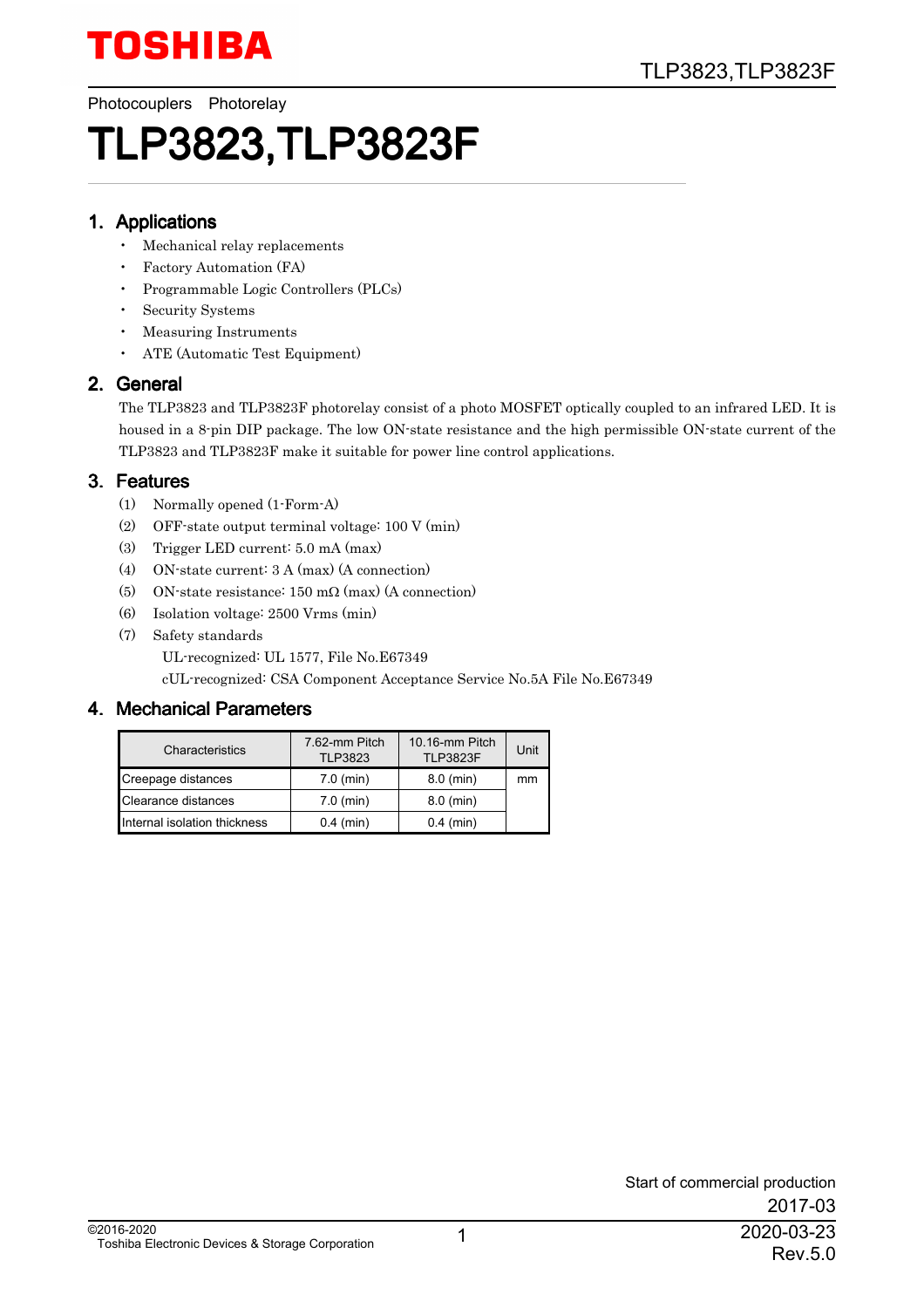#### 5. Packaging (Note)



Note: Through-hole type: TLP3823, TLP3823F Lead forming option: (LF1), (LF4), (LF5) Taping option: (TP1), (TP4), (TP5)

#### 6. Pin Assignment

![](_page_1_Figure_6.jpeg)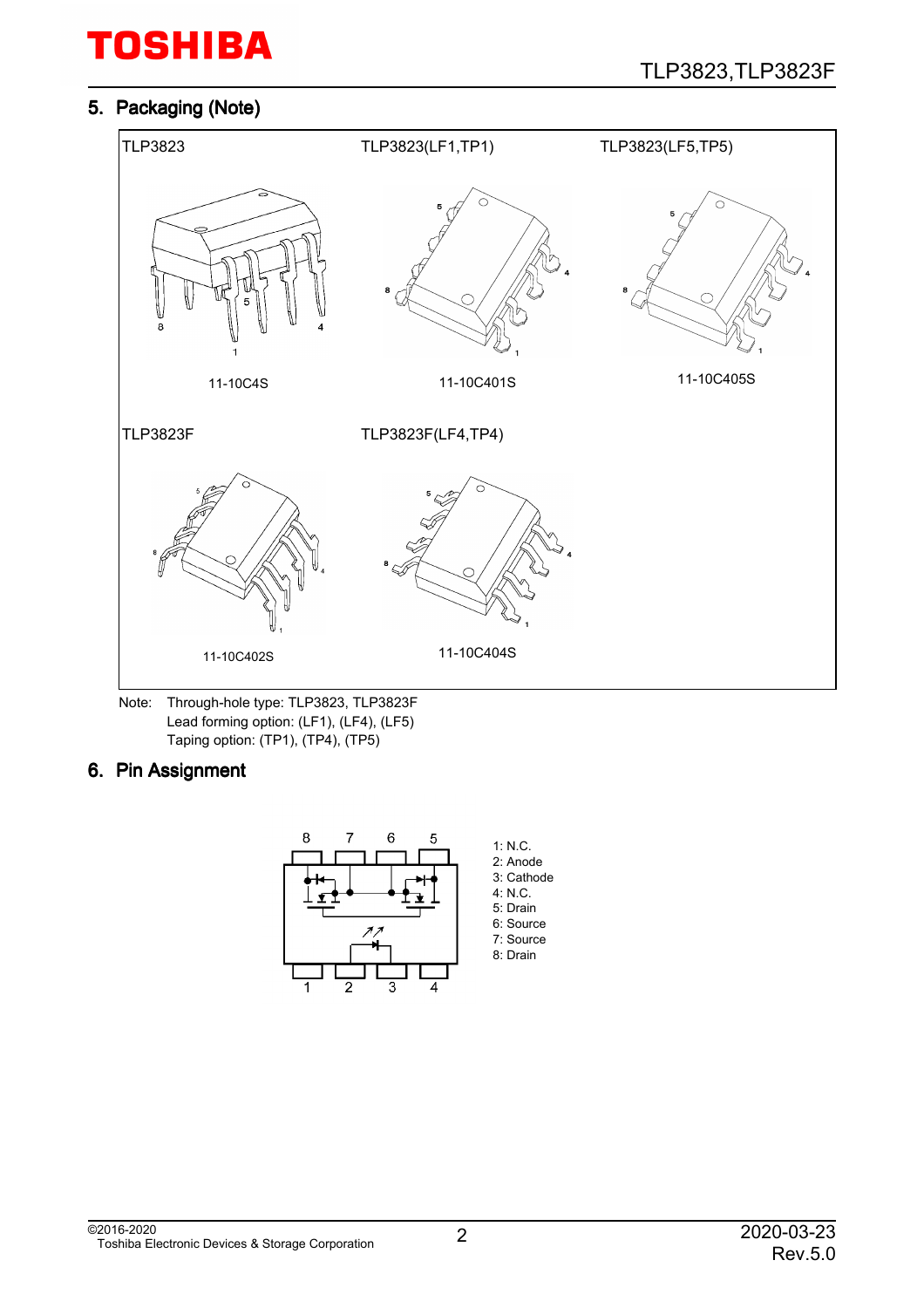#### 7. Internal Circuit

![](_page_2_Figure_3.jpeg)

#### 8. Absolute Maximum Ratings (Note) (Unless otherwise specified, T<sub>a</sub> = 25 °C)

|          | Characteristics                          |                                             | Symbol                                          | <b>Note</b> | Rating       | Unit                |
|----------|------------------------------------------|---------------------------------------------|-------------------------------------------------|-------------|--------------|---------------------|
| LED      | Input forward current                    |                                             | ΙF                                              |             | 30           | mA                  |
|          | Input forward current derating           | $(T_a \geq 25 \degree C)$                   | $\Delta$ <sub>F</sub> / $\Delta$ T <sub>a</sub> |             | $-0.3$       | $mA$ <sup>°</sup> C |
|          | Input forward current (pulsed)           | $(100 \mu s \text{ pulse}, 100 \text{pps})$ | <b>IFP</b>                                      |             | $\mathbf{1}$ | A                   |
|          | Input reverse voltage                    |                                             | $V_R$                                           |             | 5            | V                   |
|          | Input power dissipation                  |                                             | $P_D$                                           |             | 50           | mW                  |
|          | Input power dissipation derating         | $(T_a \geq 25 \degree C)$                   | $\Delta P_D/\Delta T_A$                         |             | $-0.5$       | mW/°C               |
|          | Junction temperature                     |                                             | $T_i$                                           |             | 125          | °C                  |
| Detector | OFF-state output terminal voltage        |                                             | $V_{OFF}$                                       |             | 100          | V                   |
|          | ON-state current (A connection)          |                                             | $I_{ON}$                                        | (Note 1)    | 3            | A                   |
|          | ON-state current (B connection)          |                                             |                                                 |             | 3            |                     |
|          | ON-state current (C connection)          |                                             |                                                 |             | 6            |                     |
|          | ON-state current derating (A connection) | $(T_a \ge 25 °C)$                           | $\Delta I_{ON}/\Delta T_{a}$                    | (Note 1)    | $-30$        | mA/°C               |
|          | ON-state current derating (B connection) | $(T_a \geq 25 \degree C)$                   |                                                 |             | $-30$        |                     |
|          | ON-state current derating (C connection) | $(T_a \geq 25 \text{ °C})$                  |                                                 |             | $-60$        |                     |
|          | ON-state current (pulsed)                | $(t = 100 \text{ ms}, \text{ duty} = 1/10)$ | $I_{OP}$                                        |             | 9            | A                   |
|          | Output power dissipation                 |                                             | $P_{O}$                                         |             | 750          | mW                  |
|          | Output power dissipation derating        | $(T_a \geq 25 \degree C)$                   | $\Delta P_O / \Delta T_a$                       |             | $-7.5$       | mW/°C               |
|          | Junction temperature                     |                                             | T <sub>i</sub>                                  |             | 125          | °C                  |
|          | Common Storage temperature               |                                             | $T_{\text{stg}}$                                |             | -55 to 125   |                     |
|          | Operating temperature                    |                                             | ${\mathsf T}_{\textsf{opr}}$                    |             | -40 to 110   |                     |
|          | Lead soldering temperature               | (10 s)                                      | $T_{sol}$                                       |             | 260          |                     |
|          | <b>Isolation voltage</b>                 | AC, 60 s, R.H. $\leq 60$ %                  | $BV_S$                                          | (Note 2)    | 2500         | Vrms                |

Note: Using continuously under heavy loads (e.g. the application of high temperature/current/voltage and the significant change in temperature, etc.) may cause this product to decrease in the reliability significantly even if the operating conditions (i.e. operating temperature/current/voltage, etc.) are within the absolute maximum ratings.

Please design the appropriate reliability upon reviewing the Toshiba Semiconductor Reliability Handbook ("Handling Precautions"/"Derating Concept and Methods") and individual reliability data (i.e. reliability test report and estimated failure rate, etc).

Note 1: For an application circuit example, see Chapter 14.1.

Note 2: This device is considered as a two-terminal device: Pins 1, 2, 3 and 4 are shorted together, and pins 5, 6, 7 and 8 are shorted together.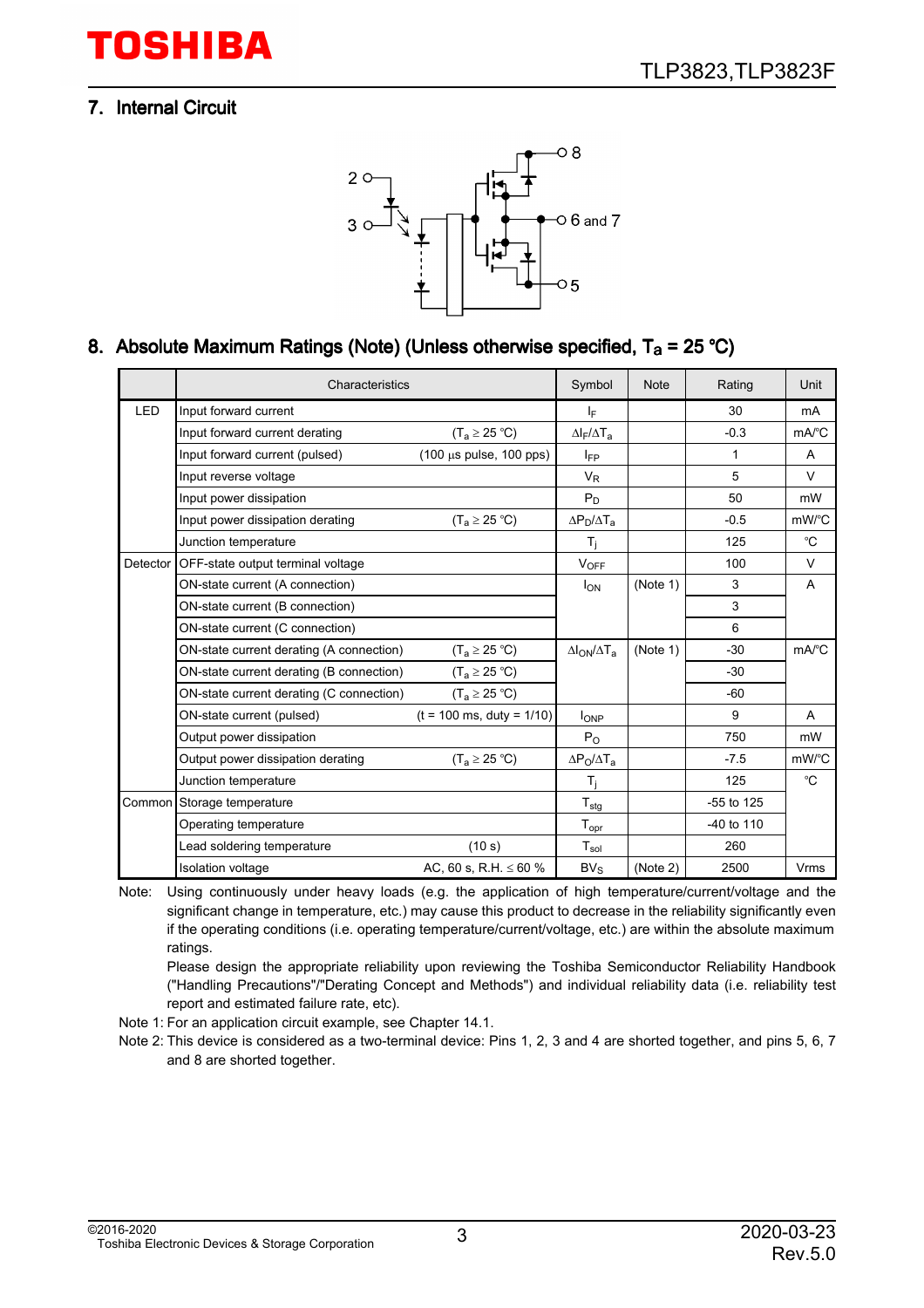#### 9. Recommended Operating Conditions (Note)

| Characteristics                 | Symbol                | <b>Note</b> | Min   | Typ. | Max | Unit |
|---------------------------------|-----------------------|-------------|-------|------|-----|------|
| Supply voltage                  | $V_{DD}$              |             |       |      | 80  |      |
| Input forward current           | I⊏                    |             |       | 5    | 25  | mA   |
| ON-state current (A connection) | <b>I<sub>ON</sub></b> |             |       |      |     | А    |
| Operating temperature           | l opr                 |             | $-40$ | ---  | 85  | °C   |

Note: The recommended operating conditions are given as a design guide necessary to obtain the intended performance of the device. Each parameter is an independent value. When creating a system design using this device, the electrical characteristics specified in this data sheet should also be considered.

#### 10. Electrical Characteristics (Unless otherwise specified,  $T_a = 25 \degree C$ )

|          | Characteristics           | Symbol             | <b>Note</b> | <b>Test Condition</b> | Min  | Typ. | Max  | Unit |
|----------|---------------------------|--------------------|-------------|-----------------------|------|------|------|------|
| LED      | Input forward voltage     | VF                 |             | $I_F = 10 \text{ mA}$ | 1.50 | 1.64 | 1.80 | v    |
|          | Input reverse current     | <sup>I</sup> R     |             | $V_R = 5 V$           |      |      | 10   | μA   |
|          | Input capacitance         | $C_{t}$            |             | $V = 0 V$ . f = 1 MHz |      | 70   |      | pF   |
| Detector | <b>IOFF-state current</b> | <b>I</b> OFF       |             | $V_{OFF}$ = 100 V     |      | 0.02 |      | μA   |
|          | Output capacitance        | $\mathtt{C_{OFF}}$ |             | $V = 0 V, f = 1 MHz$  | --   | 720  |      | рF   |

#### 11. Coupled Electrical Characteristics (Unless otherwise specified,  $T_a = 25 \degree C$ )

| Characteristics                    | Symbol          | <b>Note</b> | <b>Test Condition</b>                               | Min  | Typ. | Max | Unit      |
|------------------------------------|-----------------|-------------|-----------------------------------------------------|------|------|-----|-----------|
| Trigger LED current                | IFT             |             | $I_{ON}$ = 1 A                                      |      | 0.3  | 5.0 | mA        |
| Return LED current                 | I <sub>FC</sub> |             | $I_{\text{OFF}} = 1 \mu A$                          | 0.01 |      |     |           |
| ON-state resistance (A connection) | $R_{ON}$        |             | (Note 1) $ I_{ON} = 1 A$ , $I_F = 5 mA$ , $t < 1 s$ |      | 60   | 150 | $m\Omega$ |
| ON-state resistance (B connection) |                 |             | $I_{ON}$ = 1 A, $I_F$ = 5 mA, t < 1 s               |      | 30   | 75  |           |
| ON-state resistance (C connection) |                 |             | $ I_{ON} = 1 A, I_F = 5 mA, t < 1 s$                |      |      | 38  |           |

Note 1: For an application circuit example, see Chapter 14.1.

#### 12. Isolation Characteristics (Unless otherwise specified,  $T_a = 25 \degree C$ )

| Characteristics                     | Symbol      | <b>Note</b> | Test Condition                              | Min              | Typ.                     | Max | Unit |
|-------------------------------------|-------------|-------------|---------------------------------------------|------------------|--------------------------|-----|------|
| Total capacitance (input to output) | $C_{\rm S}$ |             | (Note 1) $ V_S = 0 V$ , f = 1 MHz           | –                | 0.8                      |     | рF   |
| <b>Isolation resistance</b>         | $R_{\rm S}$ |             | (Note 1) $ V_S = 500 V$ , R.H. $\leq 60 \%$ | $5\times10^{10}$ | 1014                     |     | Ω    |
| Isolation voltage                   | $BV_S$      |             | $(Note 1)$ $AC. 60 s$                       | 2500             | $\overline{\phantom{a}}$ |     | Vrms |

Note 1: This device is considered as a two-terminal device: Pins 1, 2, 3 and 4 are shorted together, and pins 5, 6, 7 and 8 are shorted together.

#### 13. Switching Characteristics (Unless otherwise specified,  $T_a = 25 \degree C$ )

| Characteristics | Symbol          | <b>Note</b> | <b>Test Condition</b>                                        | Min | Typ. | Max | Unit |
|-----------------|-----------------|-------------|--------------------------------------------------------------|-----|------|-----|------|
| Turn-on time    | ι <sub>ΟΝ</sub> |             | See Fig. 13.1.                                               | __  | 1.5  | 5.0 | ms   |
| Turn-off time   | <b>LOFF</b>     |             | $R_L$ = 200 Ω, V <sub>DD</sub> = 20 V, I <sub>F</sub> = 5 mA | __  | v.   | ∣.∪ |      |

![](_page_3_Figure_15.jpeg)

![](_page_3_Figure_16.jpeg)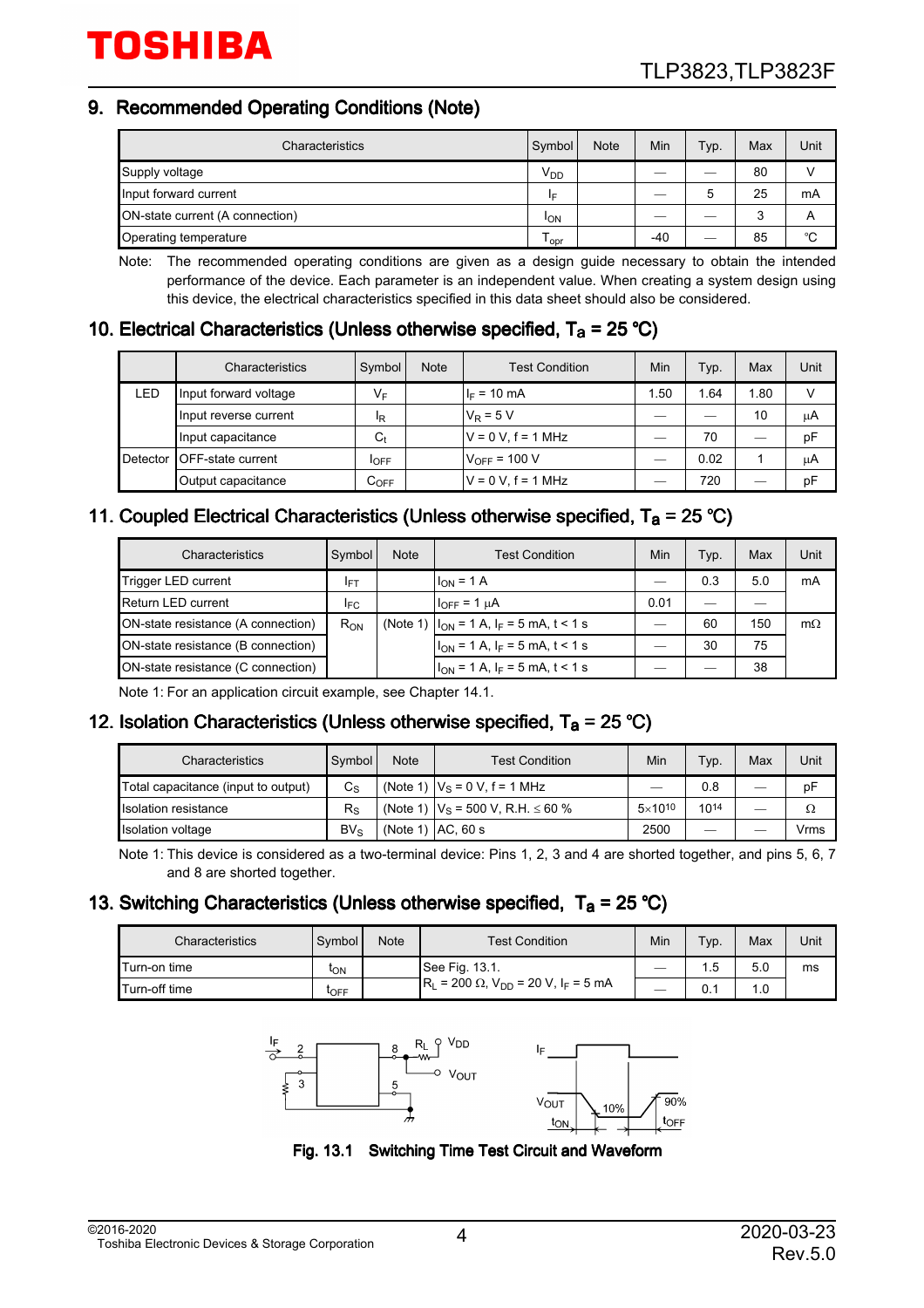14. Characteristics Curves and Circuit Connections

### 14.1. Characteristics Curves (Note)

![](_page_4_Figure_4.jpeg)

![](_page_4_Figure_5.jpeg)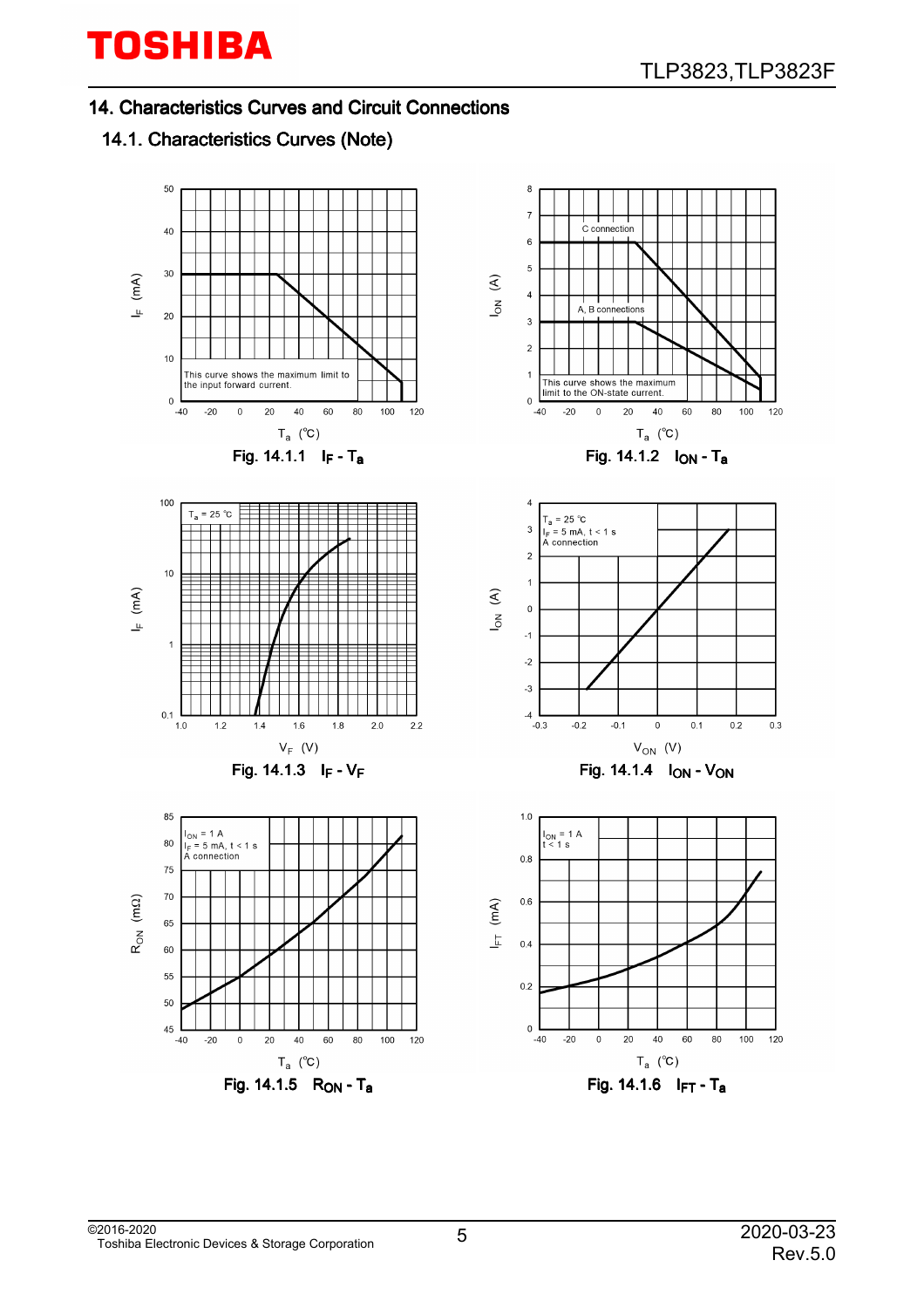![](_page_5_Picture_0.jpeg)

![](_page_5_Figure_2.jpeg)

Note: The above characteristics curves are presented for reference only and not guaranteed by production test, unless otherwise noted.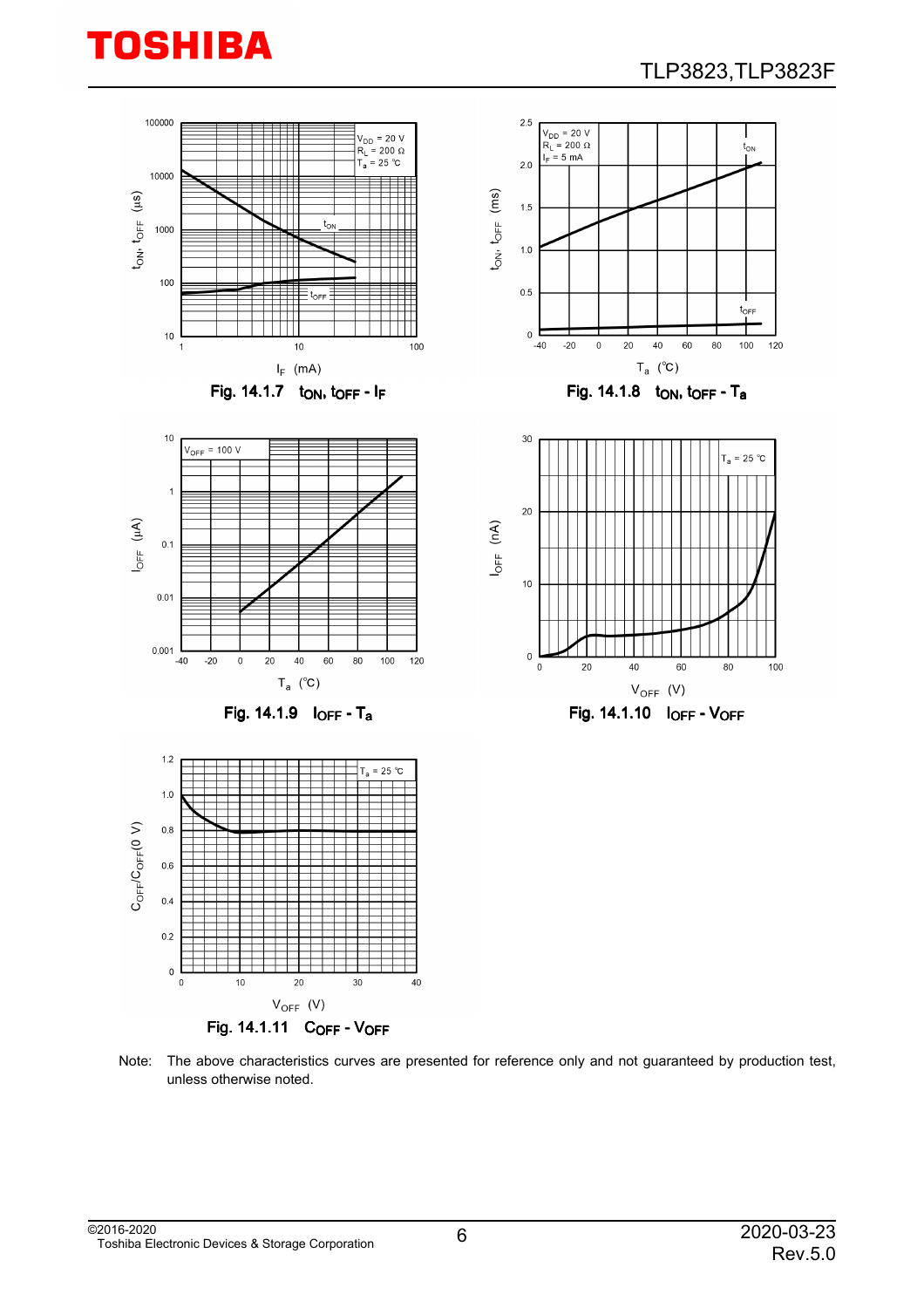#### 14.2. Circuit Connections

![](_page_6_Figure_3.jpeg)

![](_page_6_Figure_5.jpeg)

Fig. 14.2.3 C Connection

![](_page_6_Figure_7.jpeg)

![](_page_6_Figure_8.jpeg)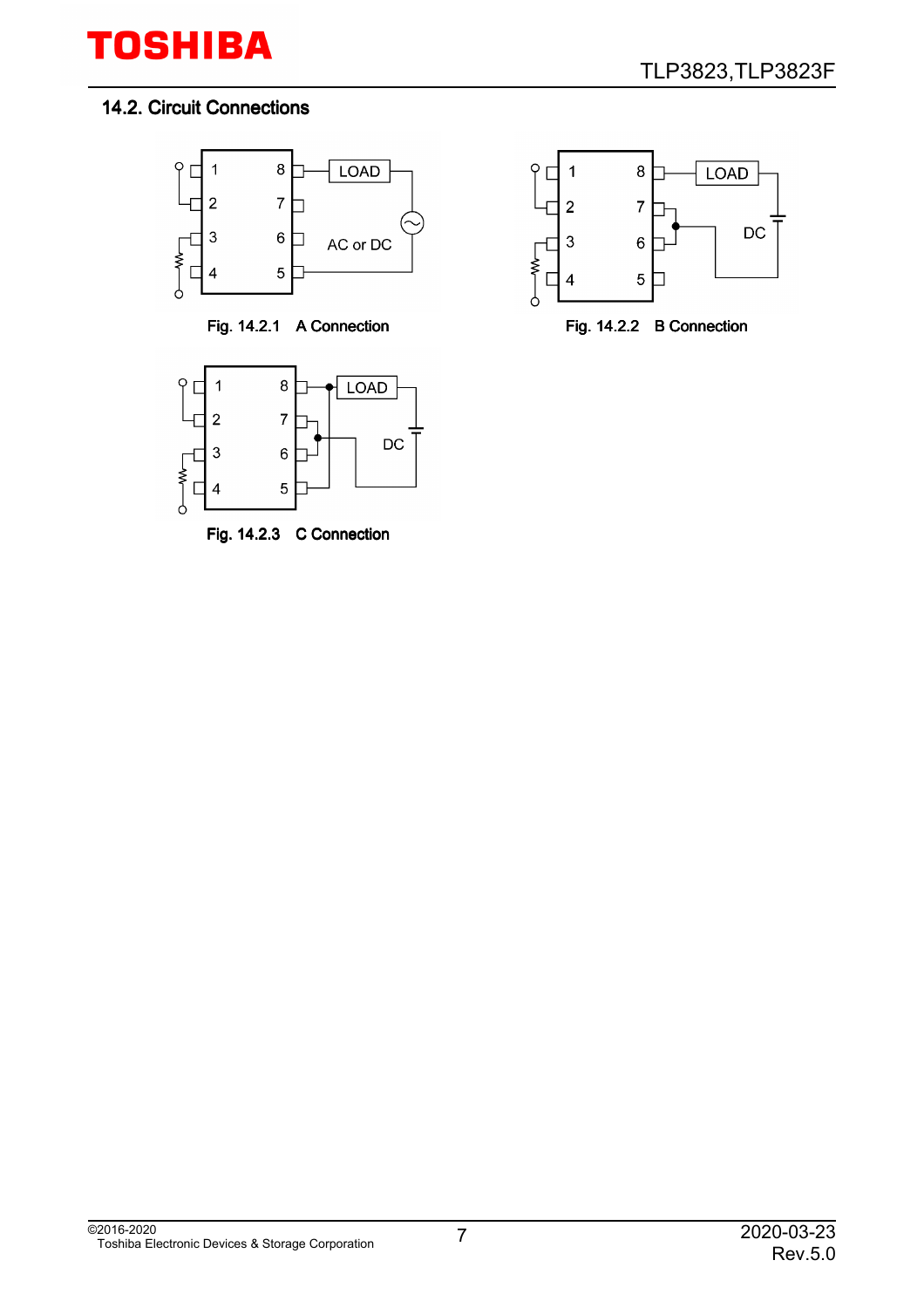#### 15. Soldering and Storage

#### 15.1. Precautions for Soldering

The soldering temperature should be controlled as closely as possible to the conditions shown below, irrespective of whether a soldering iron or a reflow soldering method is used.

When using soldering reflow.

The soldering temperature profile is based on the package surface temperature.

(See the figure shown below, which is based on the package surface temperature.)

Reflow soldering must be performed once or twice.

The mounting should be completed with the interval from the first to the last mountings being 2 weeks.

![](_page_7_Figure_10.jpeg)

|                                                             | Symbol                                          | Min | Max | Unit                   |
|-------------------------------------------------------------|-------------------------------------------------|-----|-----|------------------------|
| Preheat temperature                                         | $T_{\scriptscriptstyle{\mathbf{S}}}$            | 150 | 200 | °C                     |
| Preheat time                                                | $\mathfrak{t}_{\scriptscriptstyle{\mathbf{S}}}$ | 60  | 120 | s                      |
| Ramp-up rate $(TL$ to $TP)$                                 |                                                 |     | 3   | $\mathrm{^{\circ}C/s}$ |
| Liquidus temperature                                        | Tı.                                             |     | 217 | °C                     |
| Time above T <sub>L</sub>                                   | t,                                              | 60  | 150 | s                      |
| Peak temperature                                            | Tр                                              |     | 260 | °C                     |
| Time during which $T_c$ is<br>between $(T_P - 5)$ and $T_P$ | tp                                              |     | 30  | s                      |
| Ramp-down rate ( $T_P$ to $T_L$ )                           |                                                 |     | 6   | $\mathrm{^{\circ}C/s}$ |

Fig. 15.1.1 An Example of a Temperature Profile When Lead(Pb)-Free Solder Is Used

When using soldering flow

Preheat the device at a temperature of 150 °C (package surface temperature) for 60 to 120 seconds. Mounting condition of 260 °C within 10 seconds is recommended.

Flow soldering must be performed once.

When using soldering Iron

Complete soldering within 10 seconds for lead temperature not exceeding 260  $^{\circ}$ C or within 3 seconds not exceeding 350 °C

Heating by soldering iron must be done only once per lead.

#### 15.2. Precautions for General Storage

- Avoid storage locations where devices may be exposed to moisture or direct sunlight.
- Follow the precautions printed on the packing label of the device for transportation and storage.
- Keep the storage location temperature and humidity within a range of 5  $\degree$ C to 35  $\degree$ C and 45 % to 75 %, respectively.
- Do not store the products in locations with poisonous gases (especially corrosive gases) or in dusty conditions.
- Store the products in locations with minimal temperature fluctuations. Rapid temperature changes during storage can cause condensation, resulting in lead oxidation or corrosion, which will deteriorate the solderability of the leads.
- When restoring devices after removal from their packing, use anti-static containers.
- Do not allow loads to be applied directly to devices while they are in storage.
- If devices have been stored for more than two years under normal storage conditions, it is recommended that you check the leads for ease of soldering prior to use.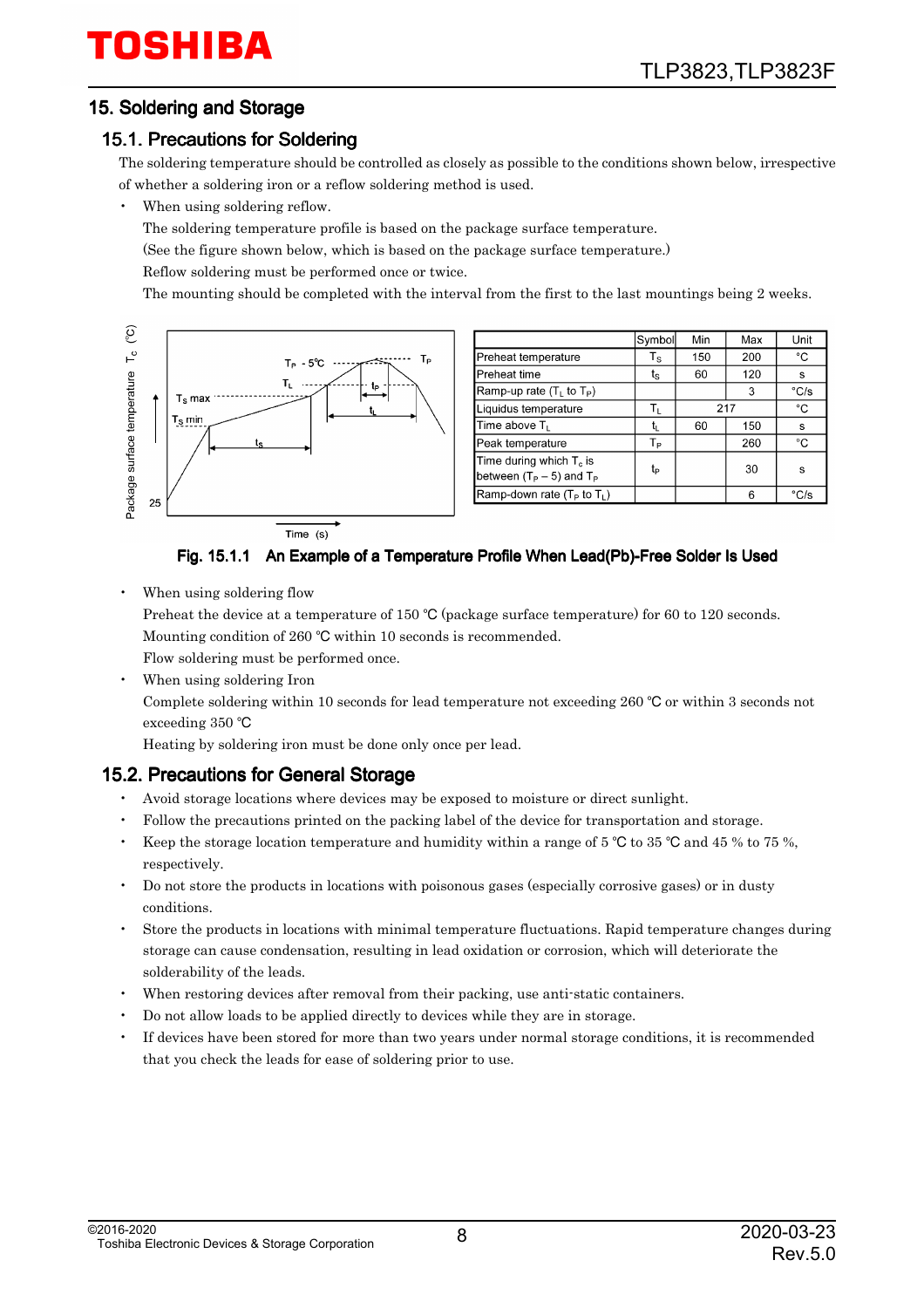#### 16. Land Pattern Dimensions (for reference only)

(Unit: mm)

![](_page_8_Figure_4.jpeg)

![](_page_8_Figure_5.jpeg)

![](_page_8_Figure_6.jpeg)

Fig. 16.2 Lead forming and taping option (LF4), (TP4)

#### 17. Ordering Information (Example of Item Name)

| Item Name        | Packaging (Note 1) | Packing (MOQ)            |
|------------------|--------------------|--------------------------|
| TLP3823(F(O      | TH                 | Magazine (50 pcs)        |
| TLP3823(LF1,F(O  | LF <sub>1</sub>    | Magazine (50 pcs)        |
| TLP3823(LF5,F(O  | LF5                | Magazine (50 pcs)        |
| TLP3823(TP1,F(O  | TP1                | Tape and reel (1500 pcs) |
| TLP3823(TP5,F(O  | TP <sub>5</sub>    | Tape and reel (1500 pcs) |
| TLP3823F(F(O     | TH, Wide forming   | Magazine (50 pcs)        |
| TLP3823F(LF4,F(O | LF4, Wide forming  | Magazine (50 pcs)        |
| TLP3823F(TP4,F(O | TP4, Wide forming  | Tape and reel (1000 pcs) |

Note 1: TH: Through-hole, LF/TP: Lead forming for surface mount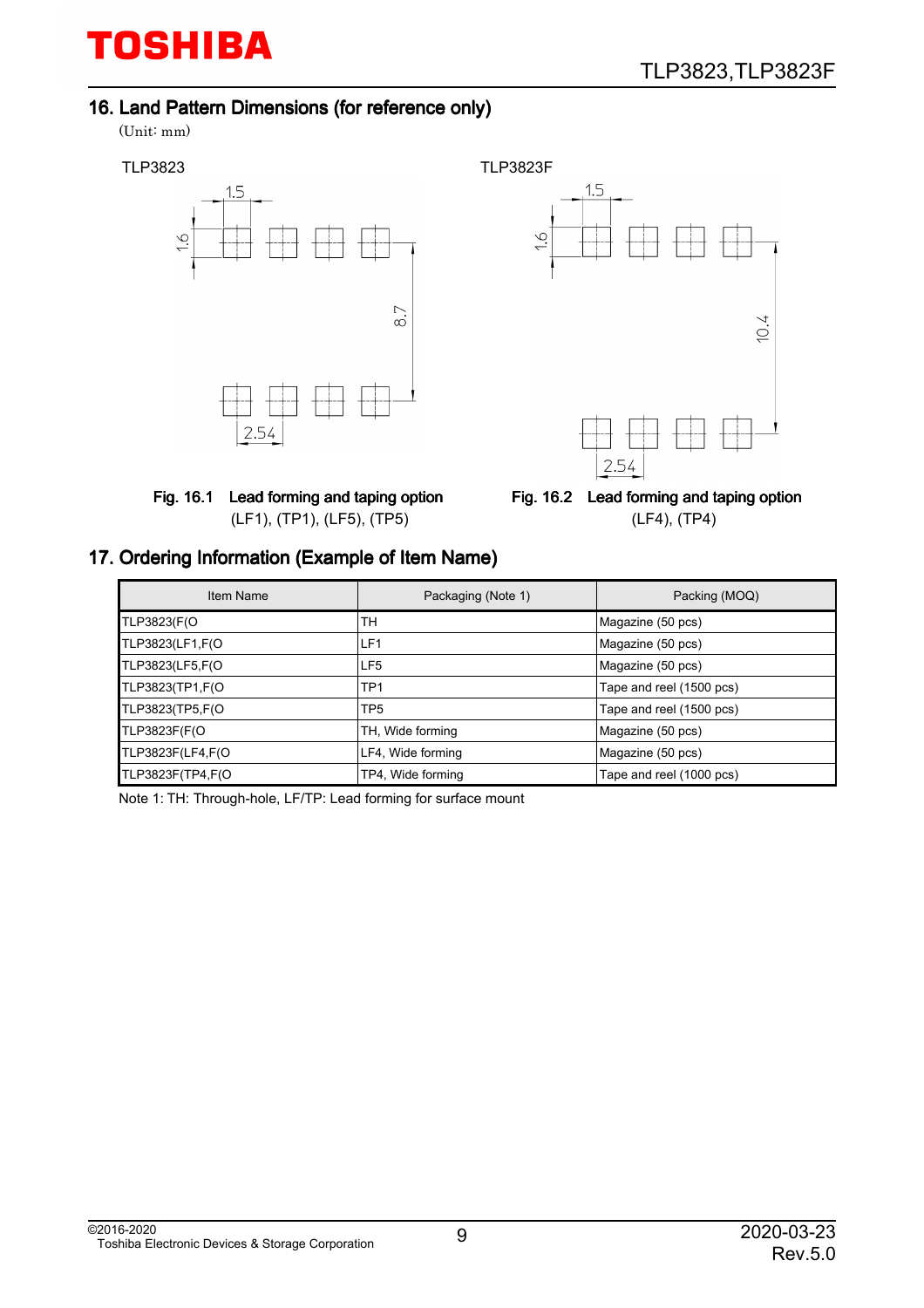### Package Dimensions

TLP3823,TLP3823F

Unit: mm

![](_page_9_Figure_4.jpeg)

Weight: 0.54 g (typ.)

|                   | Package Name(s) |
|-------------------|-----------------|
| TOSHIBA: 11-10C4S |                 |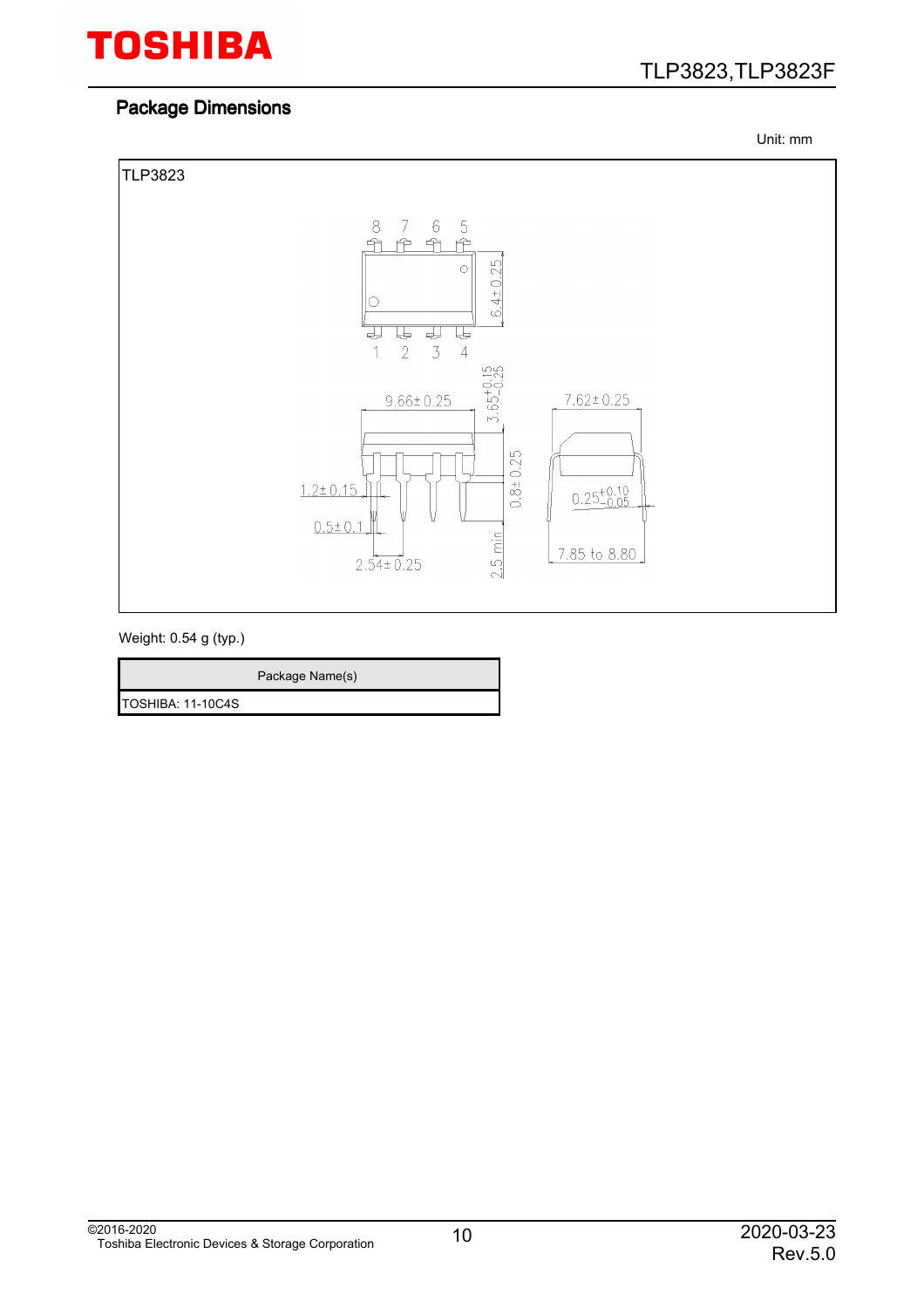### TLP3823,TLP3823F

#### Package Dimensions

Unit: mm

![](_page_10_Figure_4.jpeg)

Weight: 0.53 g (typ.)

|                     | Package Name(s) |
|---------------------|-----------------|
| TOSHIBA: 11-10C401S |                 |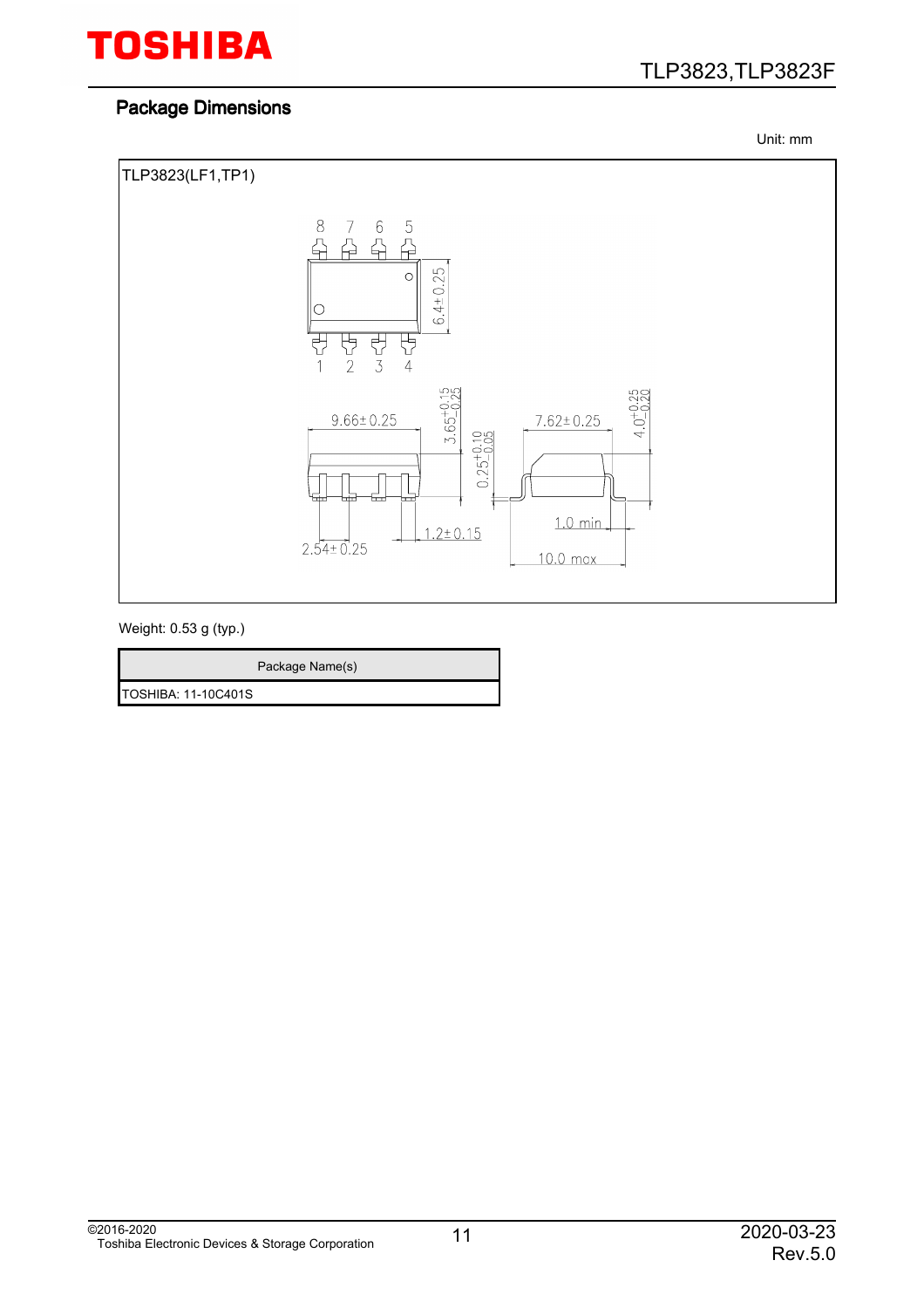### TLP3823,TLP3823F

#### Package Dimensions

Unit: mm

![](_page_11_Figure_4.jpeg)

Weight: 0.53 g (typ.)

TOSHIBA: 11-10C405S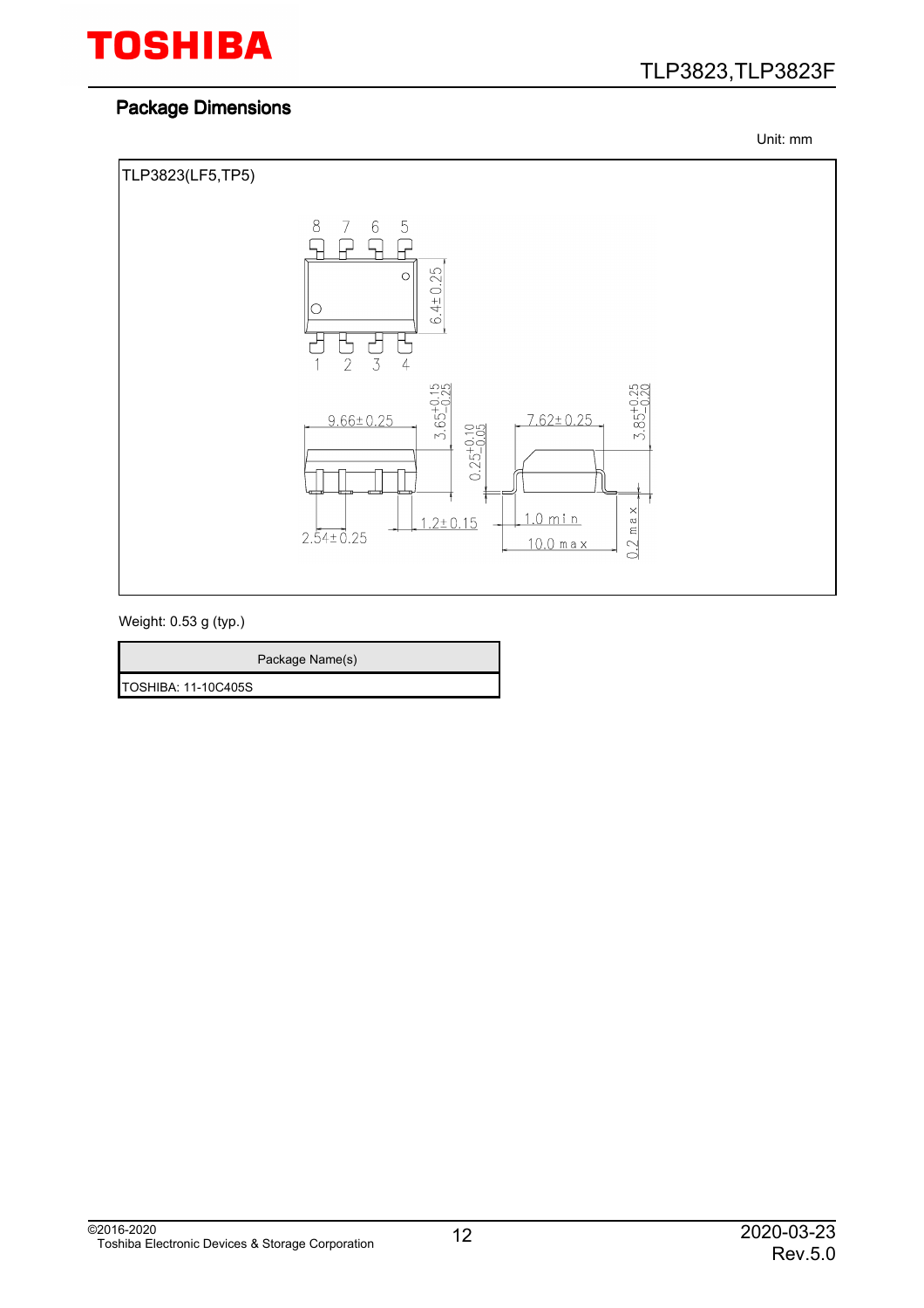#### Package Dimensions

TLP3823,TLP3823F

Unit: mm

![](_page_12_Figure_4.jpeg)

Weight: 0.54 g (typ.)

| Package Name(s)     |  |
|---------------------|--|
| TOSHIBA: 11-10C402S |  |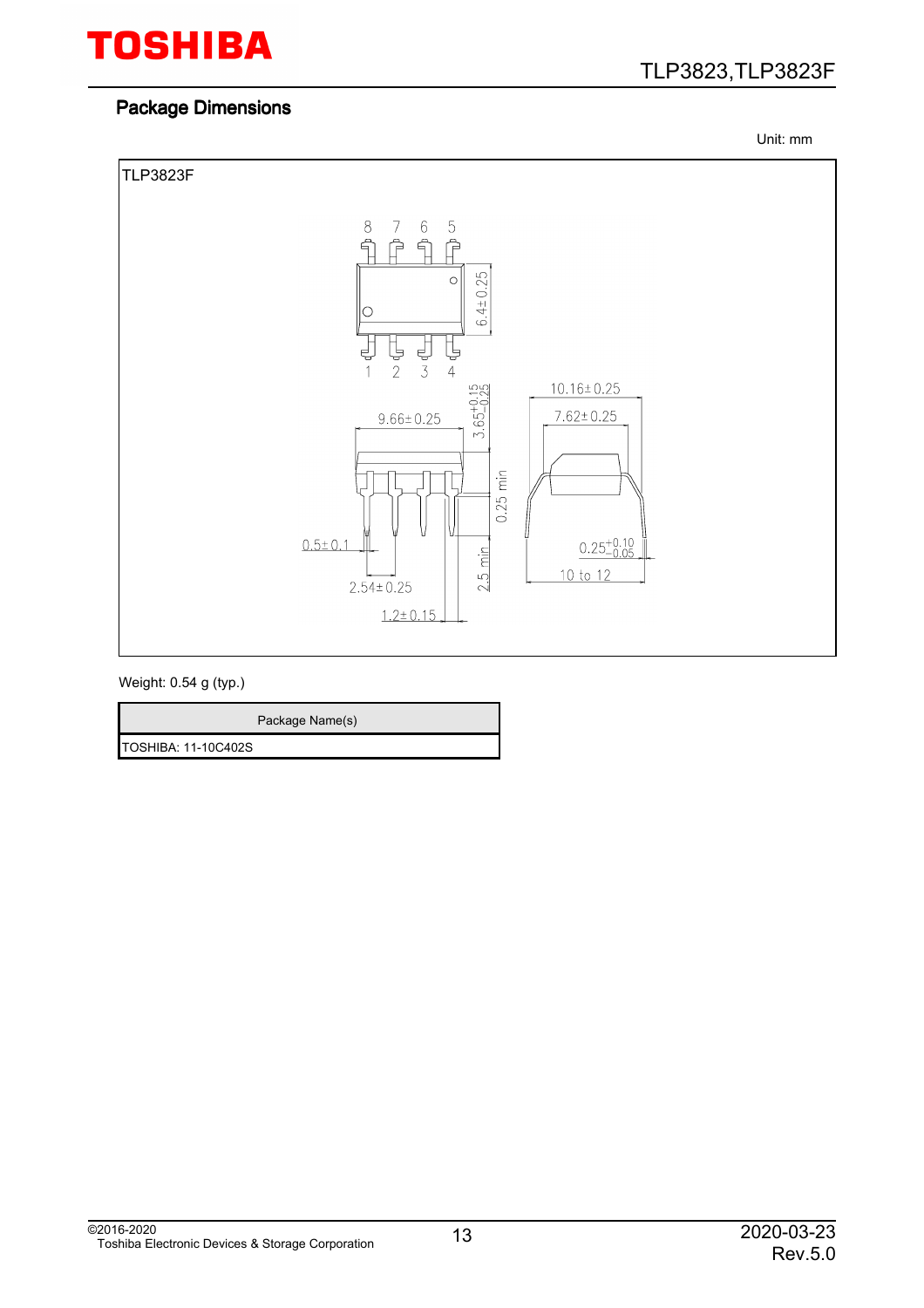### TLP3823,TLP3823F

#### Package Dimensions

Unit: mm

![](_page_13_Figure_4.jpeg)

Weight: 0.53 g (typ.)

|                            | Package Name(s) |
|----------------------------|-----------------|
| <b>TOSHIBA: 11-10C404S</b> |                 |